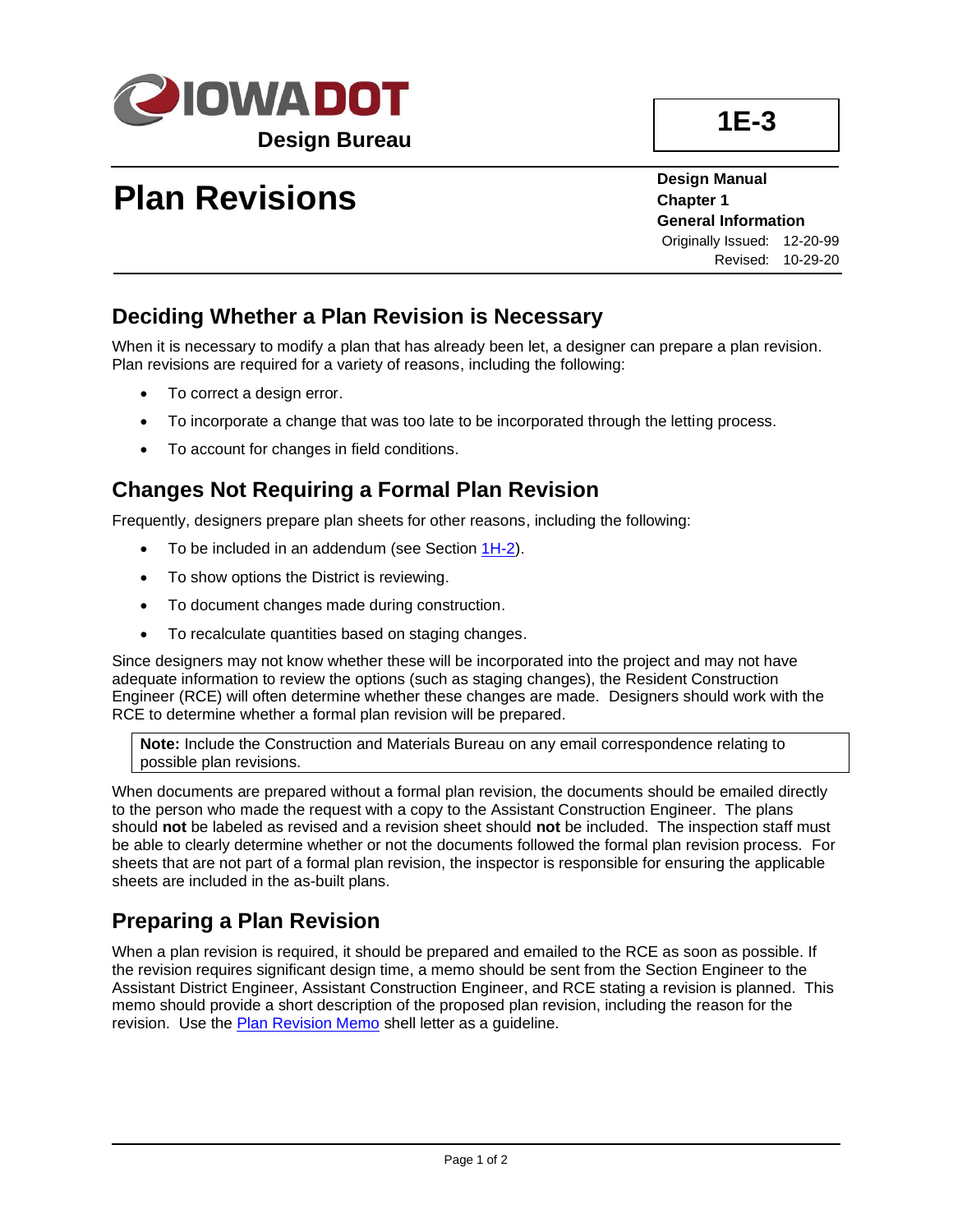- Prepare a revision sheet. See Section [1F-2C.](01F-02C.pdf)
- Create a revision folder for revised plan sheets as outlined in Section [20B-44.](20B-44.pdf)
- Modify all files that require change due to the revision.
	- $\circ$  If necessary, additional sheets may be created. Sheets that are added to the plan should be inserted in appropriate order, within the set of revised sheets, and numbered as usual except with a lower-case alpha character extension. For example, if two sheets are being inserted between J.1 and J.2, they should be numbered J.1a and J.1b. If the new sheet is being added at the end of the series, it may be numbered as usual, without the alpha character extension.
	- o All revised and added sheets should have "**Revised: MM/DD/YYYY"** printed as close to the lower right corner of the sheet border as possible.
	- $\circ$  Each of the revised sheets should be signed by the same engineer that signed the original sheet. If that person is not available, another engineer will have to take responsibility for the sheet. Preferably, this should be someone who was involved in the original design or has expertise in the affected area. This includes sheets prepared by other offices.
- Create a [Cover Memo](../ShellLetters/PlanRevisionLetters/CoverMemo.docx) for distribution of plan revisions. Include the cover memo as page one of the multipage plan revision.
- Create a multipage pdf file of all the revised sheets. Copy the plan revision folder to W:\OpereationsFinance\DocumentServices\Oce\Plan Revisions.

#### **Federal-aid Projects Requiring Oversight**

For all federal oversight projects, FHWA must approve the plan revision prior to distribution.

- Prepare [a Plan Revision Request Letter](../ShellLetters/PlanRevisionLetters/FHWALetter.docx) for FHWA approval.
- Print a paper copy of the memo to be signed by the Design Engineer.
- Mail one paper copy of the revision with the Plan Revision Request Letter and Cover Memo to FHWA. In case of urgency, verbal approval may be received prior to written approval.

#### **Sending Out Revised Sheets**

Send an email to the following individuals with the [Cover Memo](../ShellLetters/PlanRevisionLetters/CoverMemo.docx) and plans attached as a link.

- Assistant District Engineer
- District Construction Engineer
- Resident Construction Engineer
- Director, Construction and Materials Bureau
- Contract Administration Engineer, Construction and Materials Bureau
- Assistant Design Engineer
- Design Projects Engineer
- FHWA (for federal-aid projects requiring oversight)
- Others as needed (such as cities, counties, consultants, etc.)